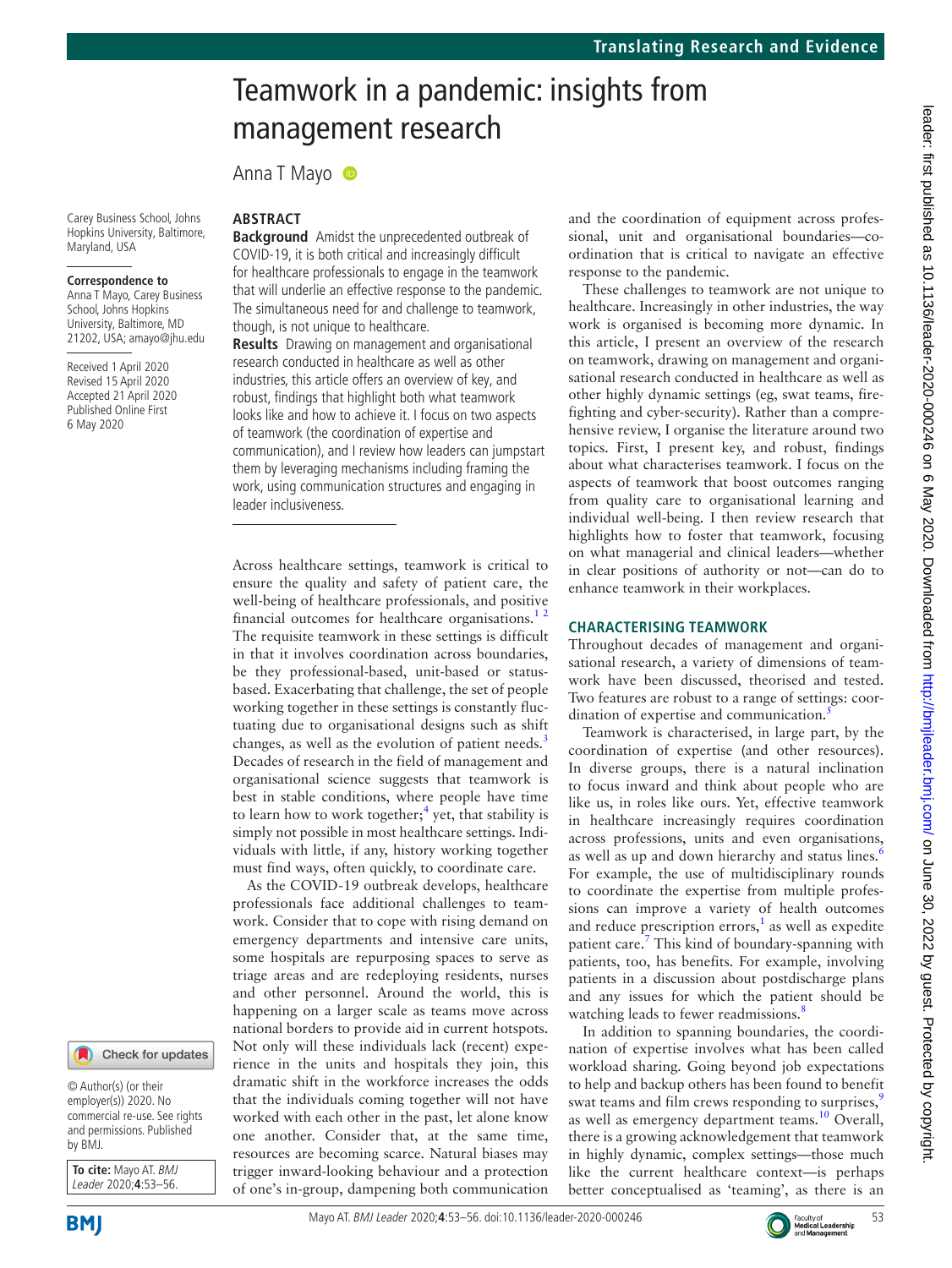# **Translating Research and Evidence**

increasing need to actively adapt and engage in 'teamwork on the fly' in order to learn and perform effectively.<sup>[6](#page-3-4)</sup>

The second aspect of teamwork worth exploring, and one that in part underlies effective coordination of expertise, is communication. Effective communication in the near-term is characterised as the sharing of useful, precise information in a timely manner.<sup>11</sup> Communication within a work group can facilitate greater awareness of other's knowledge, more trust in other's knowledge and better coordination; subsequently, commu-nication can enhance performance.<sup>[12](#page-3-10)</sup> To this end, a variety of guides and checklists have been implemented in healthcare to ensure that the right information is transmitted (eg, in hand-offs).<sup>[3](#page-3-1)</sup> However, the timing of communication is also fundamental to effective teamwork. Management research, for example with online innovation and banking teams, has demonstrated that when team members are highly responsive to one another and jointly attend to a task, they more effectively use their resources.<sup>[13 14](#page-3-11)</sup> This pattern is evident in healthcare, too, where performance improves with closed-loop communication, in which the receiver of information interprets and relays it back to the speaker to convey that the message was received.<sup>15</sup> This practice reduces the likelihood of delays due to not hearing a teammate or inappropriate action due to misunderstandings. As the healthcare workforce becomes more dynamic in response to COVID-19, strangers will come together without previously having developed a shared approach to the work; the explicit, timely sharing of information is increasingly important.

Finally, communication can enhance longer term and adaptive performance when it is reflective. When team members communicate about mistakes, share feedback and discuss the potential to improve work processes, they subsequently improve their performance in a variety of contexts[.16](#page-3-13) Additionally, reflective communication can diffuse knowledge and innovative work processes across boundaries (even organisational ones) when one entity communicates to another about the effectiveness of new routines or work processes.<sup>[17](#page-3-14)</sup> This applies to the current COVID-19 context, for example regarding attempts to address shortages of personal protective equipment (PPE). While drastic operational steps to improve the sourcing and distribution of PPE are necessary, innovative ways of creating masks or protective shields could be communicated across professional, unit and organisational boundaries to aid the fight against the spread of the disease.

In summary, teamwork can be characterised by the effective coordination of expertise (integration across boundaries and workload sharing) and communication (information sharing that is accurate, timely and reflective). When these two aspects are achieved, teams offer the promise of enhancing care, learning and financial performance.

# **Mechanisms to enhance teamwork**

When time is precious, leaders can take brief steps to leverage mechanisms that will foster the teamwork described above. These mechanisms [\(table](#page-1-0) 1) include framing the work, using communication structures and practising inclusivity.

# **Frame the work**

Leaders have an opportunity to frame the work at the start of a shift, procedure, or case or even mid-way through working with others to reset the course. One important aspect of this framing is the development of a mutual understanding of the work. The value of developing a shared understanding of the situation has been demonstrated in a range of contexts including healthcare. For example, interprofessional teams in acute care that developed mutual understanding were better able to inno-vate in their work.<sup>[18](#page-3-15)</sup> In contrast, without this kind of shared sensemaking, teams will be more likely to fail to adapt in a crisis; this failure can be devastating, as it was, for example, when the lack of shared sensemaking contributed to the failure to adapt and the loss of lives in the Mann Gulch fire.<sup>[19](#page-3-16)</sup> In short, leaders who help others to make sense of the unfolding situation can foster adaptation. Moreover, developing a mutual understanding can provide the stability<sup>19</sup> that is much needed in the face of exhaustion and a complex problem.

Leaders also have an opportunity to frame the task in terms of who is (or should be) involved. In highly complex organisations, such as hospitals, leaders would be well served to frame the task as involving a broad network of individuals, thereby shifting attention from oneself or one's unit to the larger system of healthcare providers—bringing into relief what kind of coordination is possible and increasing the likelihood of coor-dination across boundaries.<sup>[3](#page-3-1)</sup> For example, when inpatient physicians viewed other professions as a part of the overall work of providing care, they were more likely to effectively involve those other professions into the work—communicating with them and involving them in decision-making—which, in turn, enhanced both how much the physicians learnt and overall efficiency of care[.7](#page-3-5)

Finally, leaders can make use of roles: the set of expectations that come with a defined position.<sup>[20](#page-3-17)</sup> Roles can serve as a guide to help strangers coordinate, but those roles often have grey areas. This was documented in the early 1990s with flight crews, in which roles were previously thought to be quite clear and rigid, $^{21}$  and it holds in healthcare. From hospital to hospital, unit to unit, even attending to attending, expectations of a role can vary. An intern working with one attending physician might face different expectations from week to week as attendings change.<sup>[7](#page-3-5)</sup>

<span id="page-1-0"></span>

| Key teamwork mechanisms and recommended actions<br>Table 1                                                                                                                                                                                                                                                                                                                                                     |  |
|----------------------------------------------------------------------------------------------------------------------------------------------------------------------------------------------------------------------------------------------------------------------------------------------------------------------------------------------------------------------------------------------------------------|--|
| <b>Recommended action</b>                                                                                                                                                                                                                                                                                                                                                                                      |  |
| Use beginnings (eg, of teams, procedures, shifts) to:<br>Examples betablish mutual understanding: help others to make sense of the situation and goals<br>build a team orientation: remind others that the work involves an entire network of people from different professions and tenures<br>$\triangleright$ clarify roles and interdependencies: identify who's who, and what is expected of each position |  |
| Use communication structures to:<br>Share information: use structures like handoff quides and closed-loop communication<br>learn: use debriefs to identify issues and then make adjustments<br>adapt on the fly: for example, use elements from extant handoff structures to create a procedure for handoffs from newly created triage areas                                                                   |  |
| Manage discussions to:<br>► surface information: ask others (including other professions and those with less power) to speak up<br>manage information: pay attention to and reiterate uniquely held information voiced by others                                                                                                                                                                               |  |
| Leverage communication                                                                                                                                                                                                                                                                                                                                                                                         |  |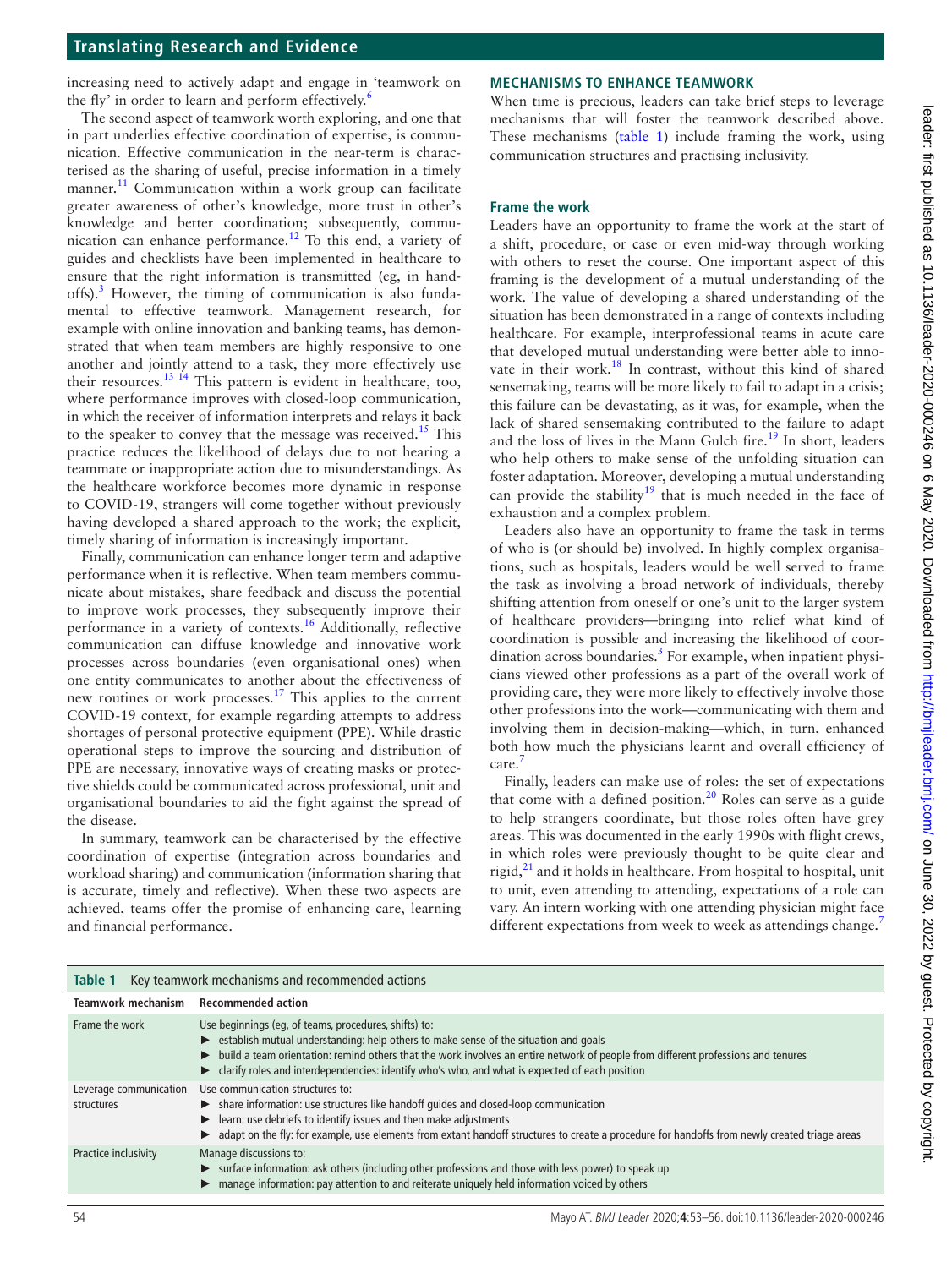Even within a shift, an attending physician might delegate and then reassume authority over a certain task. $^{22}$ 

This fuzziness creates a need to discuss roles and lay the foundation for role flexibility. If an individual can see and understand the general expectations that come with her own role and how that fits with others' roles, she will better see how to coordinate her expertise with others as well as how to adapt in the face of an evolving situation. Critically, management research from a wide range of industries including healthcare suggest that role clarity as well as role flexibility and the backup behaviour described above can be jumpstarted at a team's onset. For example, in inpatient teams, when the team's weekly start was used to highlight roles and interdependencies, subsequent teamwork, learning and care performance improved.<sup>[7](#page-3-5)</sup>

Taken together, this research suggests that leaders can use the start of a shift, procedure and week, to frame the work and establish a mutual understanding, create a team orientation and clarify roles. These practices are likely to be particularly important during the COVID-19 outbreak, given the dual conditions of ambiguity and a fluctuating workforce.

# **Leverage communication structures**

Practising closed-loop communication and relying on current structures such as handoff routines should benefit care performance, as mentioned above. Leaders can use these structures to both adapt in the moment and learn. Adaptation is essential when responding to a crisis $19$  as old ways of working can be rendered inadequate as the environment shifts. $^{23}$  $^{23}$  $^{23}$  Critically, routines are (and should be) adaptable in that they can evolve over time, and elements of different routines can be combined to create a new approach to the work at hand. For example, research with US Marine Corps and cyber-security teams demonstrated that when elements of past routines were recombined on the fly to develop new approaches to the work, teams were able to effectively adapt to the changing environment.<sup>[24](#page-3-21)</sup> To this end, healthcare professionals can take steps both before and during responses to the evolving COVID-19 outbreak. Ahead of a local surge in patient numbers, healthcare professionals can establish and reinforce their communication norms and routines; for example, leaders can ensure the widespread use of closed-loop communication or best practices for handoffs. Then, amidst responding to the crisis, they can return to those communication structures as resources, using elements of them as fodder for creating emergent ways of organising. For example, handoff guides might be adapted to establish a new procedure for handoffs from a newly created triage area.

That said, the continued or even increased use of extant routines focused on reflection can ensure learning and improved performance over time. For example, 'after action reviews' are used in the military to ensure opportunities to learn from past experiences.<sup>[4](#page-3-2)</sup> Similar in concept, guided debriefs (relative to no reflection or unstructured reflection) enhance subsequent teamwork and performance<sup>[25](#page-3-22)</sup> and have been widely called for and implemented in surgical settings.<sup>[16](#page-3-13)</sup> Debriefs can be used at the end of shifts, too. Though debriefs take time, leaders' inquiry—asking for reflection about what happened and why, as well as how to implement any lessons learnt—can ensure that issues are rising to the surface. In times when achieving resilience at the frontline may have the unintended consequence of masking real organisational issues, leaders must work to surface any signs of vulnerability so that they can address them.<sup>[19](#page-3-16)</sup>

# **Practice inclusivity**

Management research suggests that teams with a high collective intelligence are likely to surface and use relevant knowledge. $^{26}$  $^{26}$  $^{26}$ To this end, leader inclusiveness has been shown to overcome multiple challenges to surfacing information in a range of contexts. The first challenge is a statistical one. Groups tend to focus on commonly held information and fail to recognise uniquely held pieces of information—information held by one or few members—that is important to the work at hand.<sup>27</sup> Even when that unique information is voiced, it is often not trusted because others might not be able to corroborate it.<sup>[27](#page-3-24)</sup> Yet, the presence of uniquely held information is exactly the point of using multidisciplinary teams, in which team members can bring different knowledge and perspectives to the table. Leaders can help their teams to overcome this tendency to focus on commonly held information by engaging in inclusive behaviour. For example, in teams of physicians making medical diagnoses, leaders were found to play an 'information management role' in that they asked fellow teammates more questions about case information and repeated the unique information voiced by teammates; $28$  such pooling of unique information has been shown to improve outcomes such as diagnosis accuracy.<sup>[29](#page-3-26)</sup>

There is a second challenge to ensuring that all relevant information is surfaced in that there are also social forces at play. Hierarchy is deeply embedded in healthcare culture, and while hierarchy enables coordination, $30$  it also creates a risk that individuals lower in status will remain quiet and withhold important information for fear of speaking out of line.<sup>[31](#page-3-28)</sup> Here, too, inclusive behaviour from leaders can ensure that members feel a sense of psychological safety and are willing to participate.<sup>32</sup>

# **A word of caution**

Teamwork, quite simply, is critical to providing care quality and safety. However, teamwork can have a dark side, too. As the focus on teamwork grows, there is a risk of losing sight of individual well-being. A study in nursing homes found that within a strong teamwork climate, employees were more likely to continue to work while sick rather than stay home, $33$  behaviour that poses a great risk when fighting a pandemic. As clinical and managerial leaders work to ensure that any given person in a healthcare system adopts a team orientation, their leadership is also needed to ensure that individual well-being is maintained.

# **Conclusion**

Teamwork has been widely studied across a range of industries in the field of management and organisational science. The lessons learnt from this research are now, perhaps more than ever, critical to implement as a massive coordination effort unfolds to fight a pandemic. The present review of management research on teamwork suggests that leaders will be well served to recognise and support key aspects of teamwork: the coordination of expertise and communication. Leaders can use the start of shifts, team meetings or procedures to develop mutual understanding and a team orientation, and to clarify roles. As work unfolds, leaders can also set, model and reinforce communication structures, while using old structures to innovate responses to a shifting environment. Finally, leaders can use inclusive behaviour to foster psychological safety and participation from all professions and levels of the hierarchy. These mechanisms can have powerful impacts on teamwork. Now, as ever, that teamwork is critical.

**Contributors** ATM conceptualised and wrote this article.